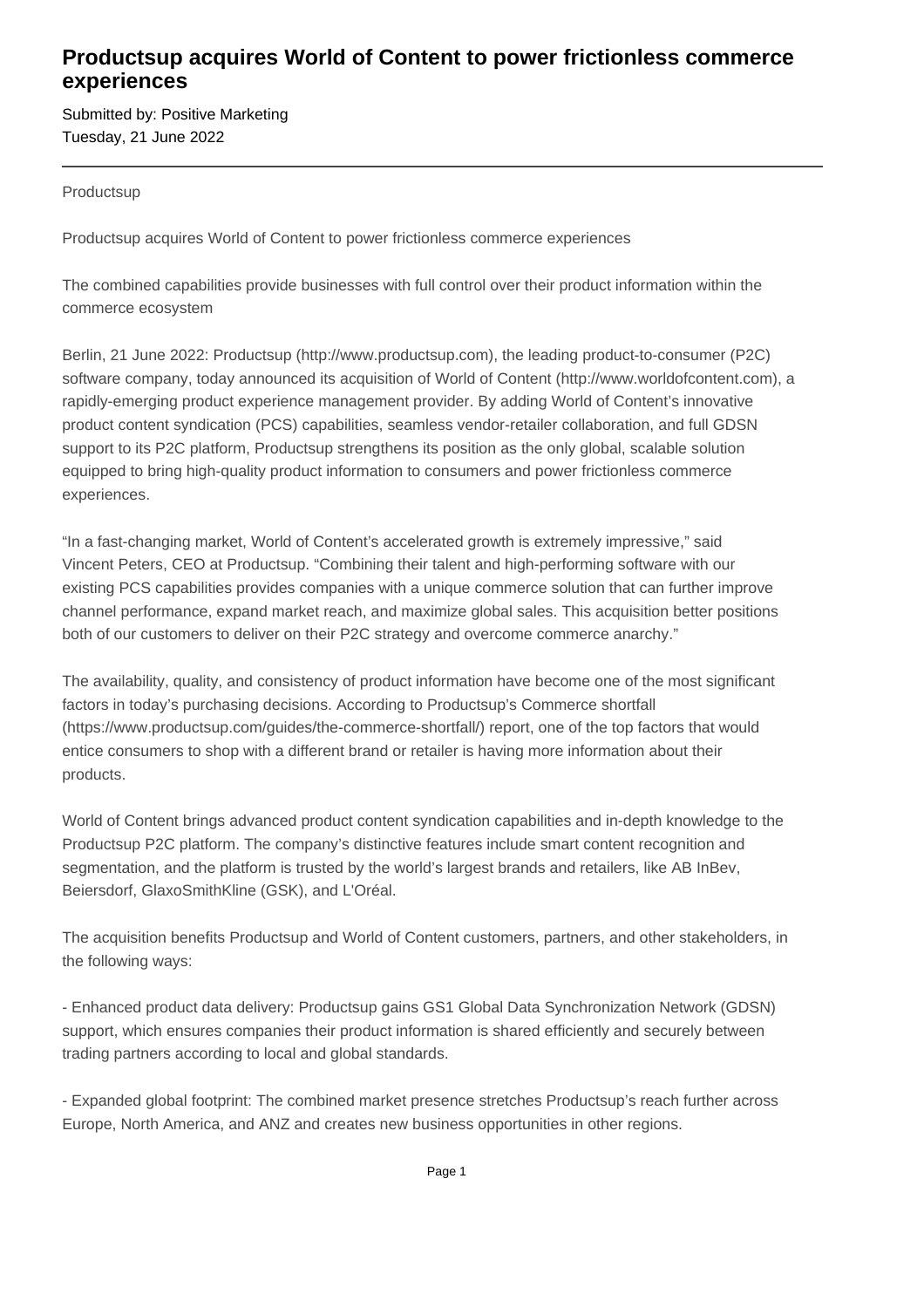- Increased resources: World of Content's team will be fully integrated with Productsup, providing additional talent and knowledge bases to support customers and research and development.

- Verticalized expertise: Leveraging their combined experience, the companies will expand their service to new sectors, such as fast-moving consumer goods, beauty, OTC drugs, consumer electronics, and industrial.

- Seamless collaboration: Communication and collaboration between brands and retailers will be able to take place within the Productsup platform.

"I'm proud of what we built and how fast we've grown at World of Content, and I'm fully confident that joining Productsup is our best move forward," said Koen Looijmans, Founder and CEO at World of Content. "Our companies share the same vision for bringing order to the commerce space by helping companies gain back control over their brand presence, so combining forces allows us to continue delivering on that promise as a united front."

#### This deal follows Productsup's Series B funding round

(https://www.productsup.com/media/productsup-raises-over-usd70m-in-funding-from-bregal-milestone-and-nordwind-capital/) for more than \$70 million (€65 million) led by Bregal Milestone (https://www.bregalmilestone.com/) and Nordwind Capital (https://www.nordwindgrowth.com/). The remaining funds will be used to focus on product development and pursue additional merger and acquisition opportunities. Positioned well for growth, Productsup currently boasts a gross revenue retention rate above 90% and a net revenue retention rate above 120%. World of Content grew its ARR by nearly 300% in the last 12 months, and 92% of its generated business is recurring revenues.

For more information on Productsup's P2C solutions, visit www.productsup.com/solutions/.

### About Productsup

Productsup frees brands, retailers, service providers, and marketplaces from commerce anarchy. The Productsup product-to-consumer (P2C) platform processes over two trillion products a month, empowering long-term business success as the only global, strategic, scalable platform managing all product-to-consumer information value chains across any platform, any channel, any technology. Founded in 2010 and headquartered in Berlin, Productsup has grown to over 300 employees spread out across offices worldwide and works with over 900 brands, including IKEA, Sephora, Beiersdorf, Redbubble, and ALDI. Learn more at www.productsup.com.

### About World of Content

World of Content, a Productsup company, powers ecommerce through smart content management services. Driven by innovation, the platform provides more usability, flexibility, and speed in managing product content than any other conventional provider. As a GS1 certified company working with more than 1,500 brands and retailers, World of Content enables efficient and secure content recognition, content